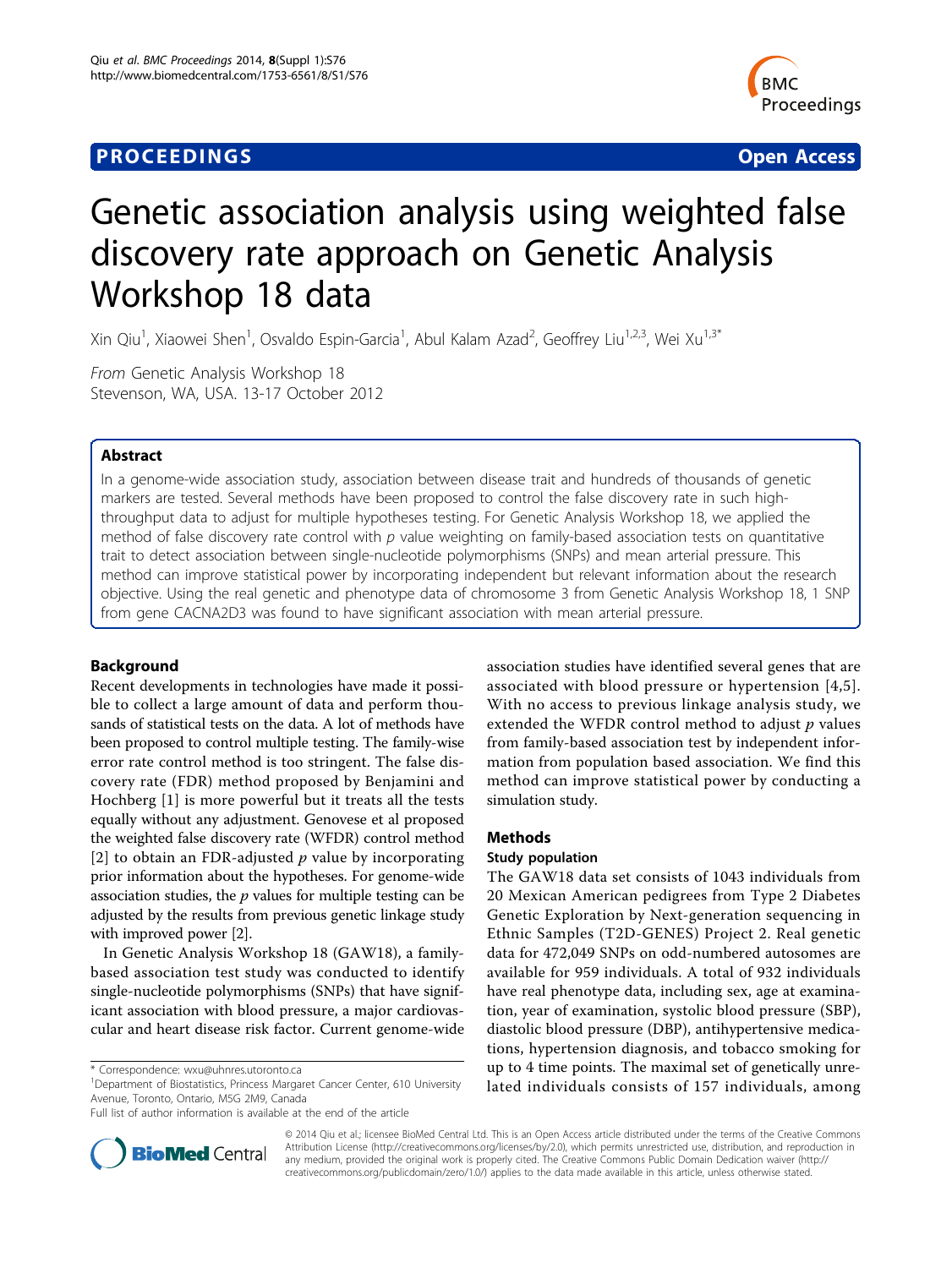which 142 individuals have real genotypes. Our study focused on real genetic data for chromosome 3 only.

#### Definition of outcome

As a result of the high missing rate in real phenotype data of GAW18 for second or later examinations, all the analysis was based on phenotype information for the first examination only. For each individual  $i$ , we define the quantitative phenotype as mean arterial pressure (MAP) [[6](#page-4-0)], which can be determined by baseline SBP and DBP as follows:

$$
Y_i = \frac{2 \times DBP_i + SBP_i}{3} \tag{1}
$$

MAP is a term often used in medicine to describe an average blood pressure by combining DBP and SBP in an individual.

## Statistical analysis

We applied adjusted linear regression models to each of the SNPs in chromosome 3 within unrelated individuals to conduct a population-based association test. Familybased association tests for this quantitative trait were applied to all the trio families using the quantitative transmission disequilibrium test (QTDT). We then applied the WFDR control by incorporating  $p$  values from the population-based association test as weights to control the FDR of family-based association tests. The following material describes our analysis steps.

### Population-based association analysis

Apply the adjusted linear regression model to the unrelated subjects. The adjusted covariates are sex, age at baseline examination, use of medications, and principal component from population stratification. Thus the model fitted for each SNP is as follows:

$$
MAP = \alpha + \beta_1 \times sex + \beta_2 \times age + \beta_3 \times medication + \beta_4 \times PC + \gamma_1 X_j
$$
 (2)

where  $X_j$  represents the  $j^{\text{th}}$  SNP. We denote p value<br>r  $j^{\text{th}}$  SNP as  $P_{\text{test}}$  and then use this information as for  $j^{\text{th}}$  SNP as  $P_{pop,j}$  and then use this information as weights to adjust n values from family-based association weights to adjust  $p$  values from family-based association tests in the later step.

### Family-based association analysis

Break the large pedigrees into trios. A trio family consists of 2 genotyped parents and 1 offspring. The offspring should have both genotype and phenotype information. Apply family-based association tests for quantitative trait by PLINK [[3\]](#page-4-0) on MAP among those trio families. We denote *p* value for *j*<sup>th</sup> SNP as  $P_{fam,j}$  for  $j = 1, 2, ..., m$  and adjust multiple testing according to Benjamini-Hochberg adjust multiple testing according to Benjamini-Hochberg [[1\]](#page-4-0) method. Let  $P_{(1)} < P_{(2)} < ... < P_{(m)}$  be ordered  $p$  values from m hypothesis tests, then BenjaminiHochberg procedures rejects any null hypothesis for any  $P \leq T$  with

$$
T = \max\left\{P_{(j)} : P_{(j)} \le \frac{\alpha j}{m}\right\} \tag{3}
$$

## Weighted FDR approach

Apply WFDR control to adjust *Pfam*,*j*. We first assign weights  $W_j$  proportional to  $1/P_{pop,j}$  to null hypothesis for each SNP such that  $\sum_{j=1}^{W_j}$  = *m*, which in our case is

$$
W_j = \frac{m/P_{pop,j}}{\sum_{k=1}^{m} (1/P_{pop,k})}
$$
(4)

For each test *j*, we compute  $Q_j = \frac{P_{fam,j}}{W_j}$  and order  $Q'_j s$ to get  $Q_{(1)} < Q_{(2)} < ... < Q_{(m)}$ . Then we apply the Benjamini-Hochberg procedure in equation (2) at level  $\alpha$ to each  $Q_{(i)}$  and thus obtain adjusted p values.

## Power evaluation by simulations

To evaluate the performance of the WFDR approach, simulations were implemented. First, we simulated 250 trio families with a single quantitative phenotype, 49,999 SNPs were simulated under the null hypothesis in which each SNP is independent to the phenotype; 1 SNP was simulated under the alternative hypothesis to be associated with the phenotype. The association of the phenotype and genotype was based on the linear relationship

$$
phenotype = \beta * genotype + \alpha + \varepsilon \tag{5}
$$

where  $\alpha$  is a constant, *genotype* is an ordinal variable of the SNP genotype (0 for major/major genotype, 1 for major/minor genotype, and 2 for minor/minor genotype),  $\varepsilon$  is random error, which follows normal distribution, and  $\beta$  is the coefficient that reflects the effect size of relationship between genotype on phenotype. We also simulated 250 independent individuals for each SNP; each SNP was used to test population-based association.

Different effect sizes were simulated for the associated SNP. We applied 1000 replications. We also applied both the ordinary FDR approach and the WFDR approach on the simulated 250 trio families. Empirical  $p$  values were calculated by counting how many replications were significant after applying the ordinary FDR or WFDR approach under different effect sizes.

#### Results

## Genetic quality control

Among all family members, 58% of are females and the median MAP is 88, ranging from 58 to 154. Among unrelated individuals, 58% are females and the median MAP of all unrelated individuals is 89 (70 to 126).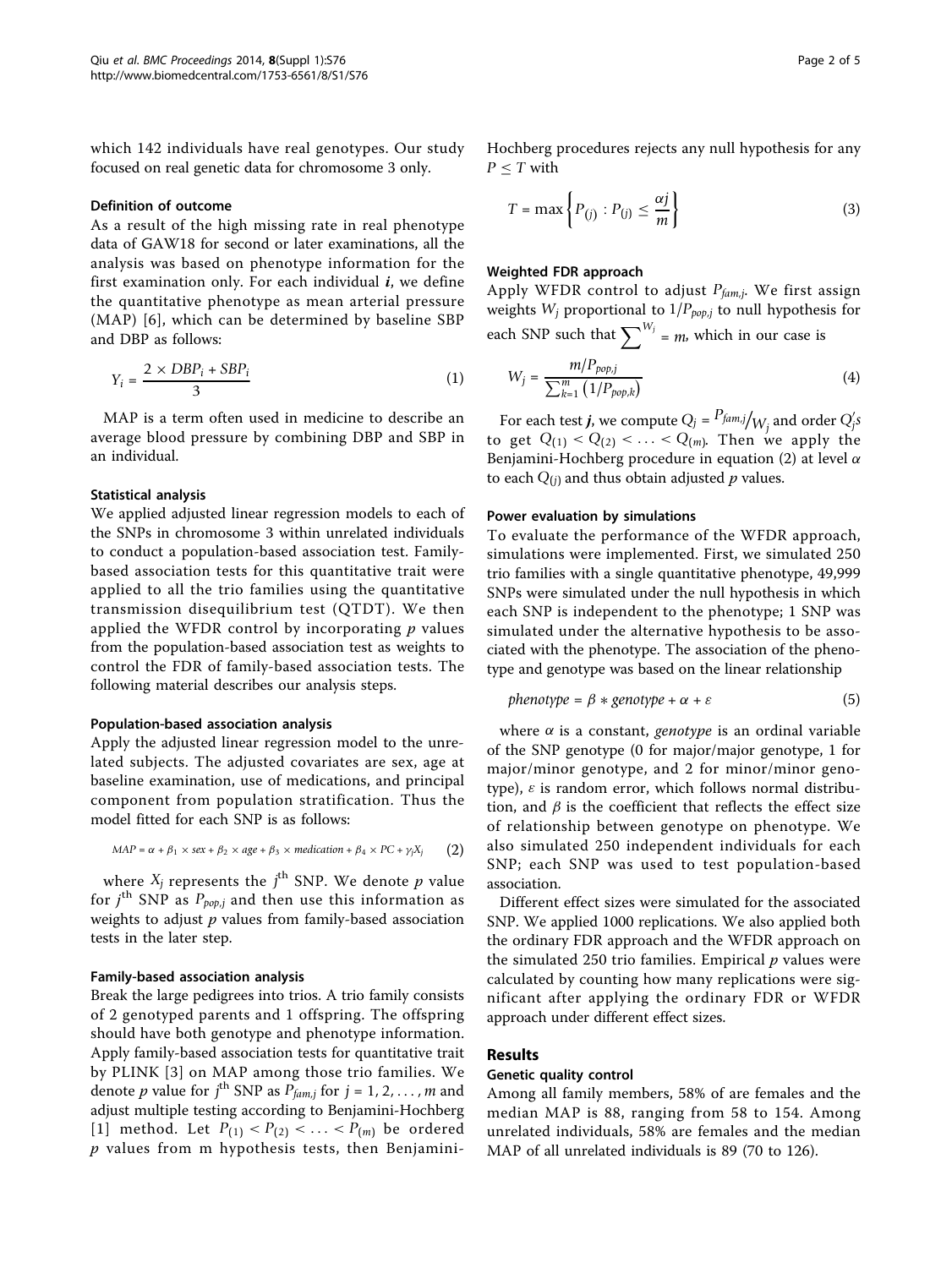For genetic data, we started quality control with 65,460 SNPs of chromosome 3 using PLINK [[3\]](#page-4-0) in both 959 family members and 142 unrelated individuals. We removed 4641 SNPs with a missing rate greater than 0.05 and 11,414 SNPs with a minor allele frequency smaller than 0.05. This left us with 49,407 SNPs and 959 family members. We further applied quality control among unrelated subjects. Remaining in the sample were 42,727 SNPs of 132 individuals, as 9 individuals with a high missing rate were excluded and 1 individual was deleted as an outlier by comparing to HapMap data. Principal components analysis [[7\]](#page-4-0) was used to adjust for the population stratification effect among unrelated individuals. After merging SNPs from family based and population based samples, we end up with 40,359 SNPs. Then we broke the family into trio families, resulting in 260 eligible trio families for the QTDT.

## Statistical results

Our results for both family-based and population-based association tests for MAP were obtained by PLINK. p Values of each SNP and corresponding positions were provided in the Manhattan plots (Figure 1). The genetic model applied on each SNP was the additive model.

The population-based association analysis yielded no significant signal at an adjusted significance level of 0.05/  $40359 = 1.24 \times 10^{-6}$  after clinical factors are adjusted. Table [1](#page-3-0) summarizes the results for the 4 top SNPs.

The family-based association analysis identified no significant SNPs. The smallest  $p$  value among all SNPs is 1.59 × 10−<sup>6</sup> , which is larger than the adjusted significance level of  $1.24 \times 10^{-6}$ . Table [2](#page-3-0) summarizes the details of the top 4 SNPs from family-based association analyses.

After applying FDR control on the weighted  $p$  values from the population-based association analysis, 1 SNP, rs9828485, achieves significant level with an adjusted  $p$  value of 0.0312. However, there is no significant SNP if we apply ordinary FDR control (Benjamini-Hochberg) to the raw  $p$  values from the family-based association test. Table [3](#page-3-0) provides more results.

## Simulation results

We applied simulation with 10 different effect sizes of  $\beta$ to assess the power under different effect sizes. We chose  $\beta$ s as 0.1, 0.3, 0.4, 0.5, 0.6, 0.8, 0.9, 1.0, 1.5 and 2.0. Figure [2](#page-3-0) shows the empirical powers. It is easy to conclude that the power was improved by using the WFDR approach.

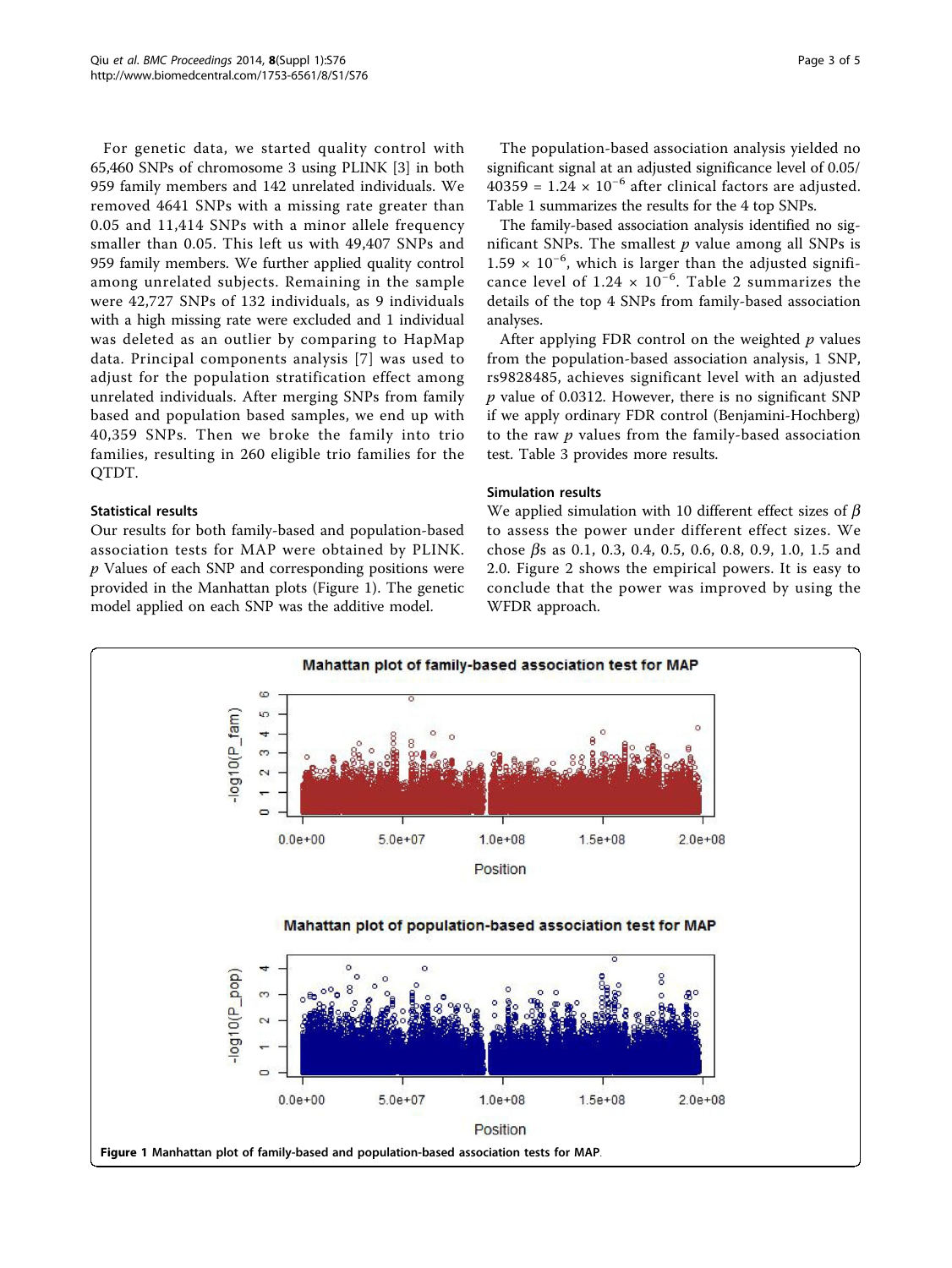| Chr | <b>SNP</b> | Gene | BP       | Minor allele | <b>MAF</b> (%) | p Value  |
|-----|------------|------|----------|--------------|----------------|----------|
|     | rs9828558  | NΑ   | 23115291 |              | 33             | 9.14E-05 |
|     | rs7616789  | NΑ   | 27024158 |              | 26             | 2.05E-04 |
|     | rs2700464  | ULK4 | 41522811 |              | 19             | 2.53E-04 |
|     | rs12634258 | NΑ   | 61291738 |              | 38             | 9.87E-05 |

<span id="page-3-0"></span>Table 1 Top 4 SNPs from population-based association analysis

BP, base pair; MAF, minor allele frequency.

## Table 2 Top 4 SNPs from family-based association analysis

| Chr | <b>SNP</b> | Gene     | <b>BP</b> | Minor allele | <b>MAF</b> (%) | <i>p</i> Value |
|-----|------------|----------|-----------|--------------|----------------|----------------|
|     | rs17638423 | LARS2    | 45466958  |              | 14             | 1.04E-04       |
|     | rs9828485  | CACNA2D3 | 54288475  |              | 19             | 1.59E-06       |
|     | rs6650908  | ΝA       | 65148368  | J٦           | 33             | 9.30E-05       |
|     | rs500857   | CNTN3    | 74327008  | c.           | 42             | 1.52F-04       |

BP, base pair; MAF, minor allele frequency.

## Table 3 Comparison of different p values for SNP rs9828485

| <b>SNP</b>      | Gene<br>.                  | BP     | <b>Minor allele</b> | <b>MAF</b><br>(%) | fam                                                        | pop  | <b>FDR</b>       | <b>WFDR</b>                     |
|-----------------|----------------------------|--------|---------------------|-------------------|------------------------------------------------------------|------|------------------|---------------------------------|
| 9828485<br>- uv | 202<br>NД<br>Д١<br>ر سا کا | 428847 |                     |                   | $F \wedge F$<br>.<br>- VV<br>◡<br>$\overline{\phantom{0}}$ | 0.05 | 0.062.<br>J.UOZ4 | .022<br>$\overline{ }$<br>J.UJZ |

BP, base pair; MAF, minor allele frequency; P<sub>fam</sub>, p value for family-based test; P<sub>pop</sub>, p value for population-based test; P<sub>FDR</sub>, p value false discovery rate; P<sub>WFDR</sub>, p value for weighted false discovery rate.



#### **Discussion**

In this study, we extended the WFDR to adjust  $p$  values from the family-based association test by incorporating the population-based association test. A simulation study was conducted to examine the improvement of statistical power of WFDR comparing FDR under different effect sizes.

According to the simulation results, we believe that the weighted method for FDR control improves statistical power if there is a correct assignment of weights as we can see a big increase in the statistical power from FDR to WFDR when the effect size between phenotype and genotype is moderate. Although our study only focused on continuous outcome, the method can also be applied to other disease outcomes, such as binary outcome. Further analysis and simulation could be explored to assess the efficiency of the WFDR method for binary outcome. We are further developing our method for family-based association tests on the nuclear family.

## Conclusions

We propose a WFDR method to adjust  $p$  values for family-based association test, which we believe we will more powerful than FDR. Based on GAW18 data, we evaluated the genetic association between each single SNP from chromosome 3 and MAP using the familybased association test for quantitative trait. Using ordinary FDR to control for multiple testing, we found no significant association. However, applying WFDR, we found 1 SNP rs9828485 in gene CACNA2D3 that is strongly associated with MAP. CACNA2D3 has been reported to be associated with cardiac disease [[8\]](#page-4-0). Because high blood pressure is a major risk factor for cardiac disease, CACNA2D3 could also lead to blood pressure.